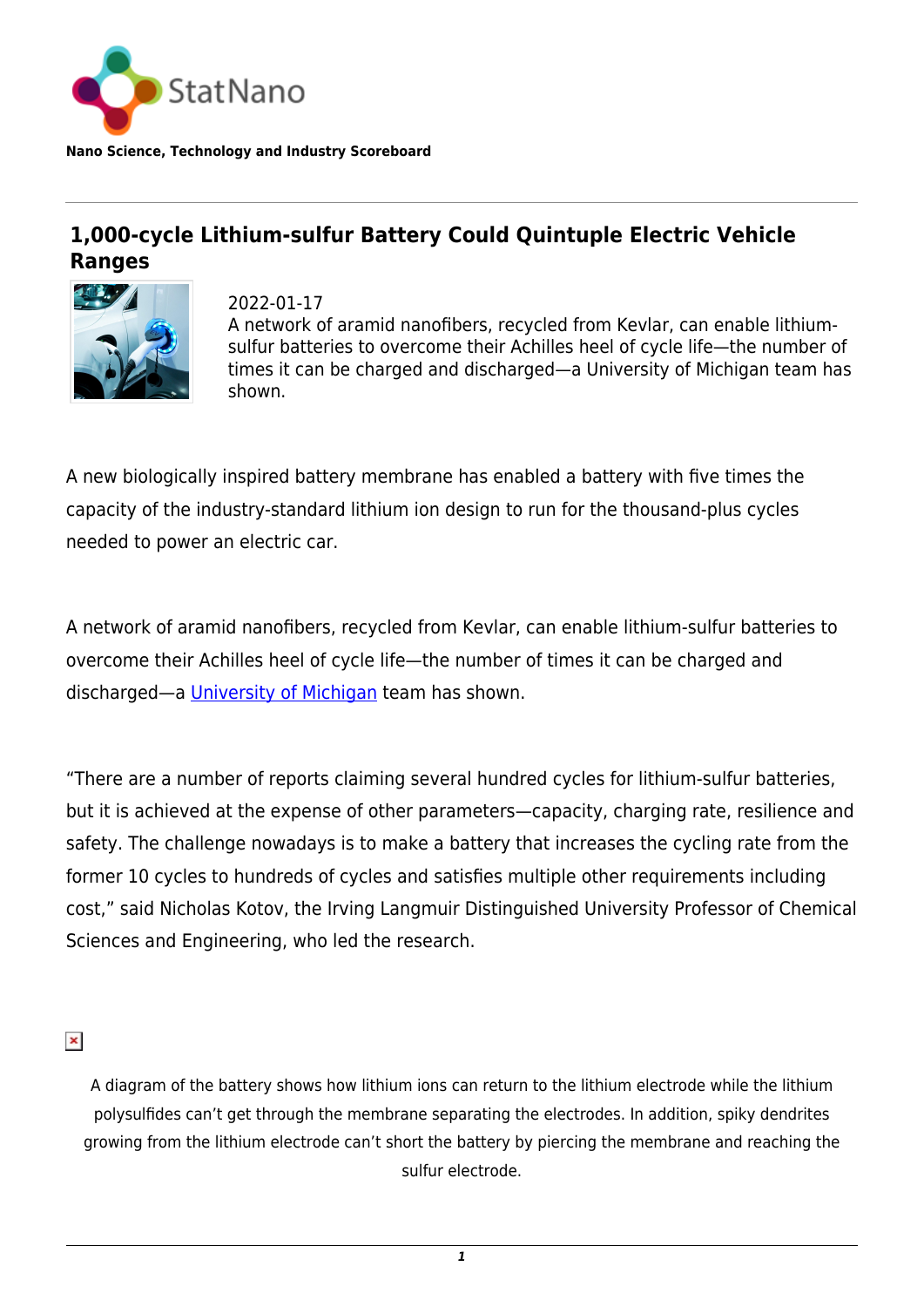"Biomimetic engineering of these batteries integrated two scales—molecular and nanoscale. For the first time, we integrated ionic selectivity of cell membranes and toughness of cartilage. Our integrated system approach enabled us to address the overarching challenges of lithium-sulfur batteries."

Previously, his team had relied on networks of aramid nanofibers infused with an electrolyte gel to stop one of the main causes of short cycle-life: dendrites that grow from one electrode to the other, piercing the membrane. The toughness of aramid fibers stops the dendrites.

But lithium sulfur batteries have another problem: small molecules of lithium and sulfur form and flow to the lithium, attaching themselves and reducing the battery's capacity. The membrane needed to allow lithium ions to flow from the lithium to the sulfur and back—and to block the lithium and sulfur particles, known as lithium polysulfides. This ability is called ion selectivity.

"Inspired by biological ion channels, we engineered highways for lithium ions where lithium polysulfides cannot pass the tolls," said Ahmet Emre, a postdoctoral researcher in chemical engineering and co-first author of the paper in [Nature Communications](https://www.nature.com/articles/s41467-021-27861-w).

 $\pmb{\times}$ 

At the beginning of the experiment, the lithium polysulfides are only on the left side of the battery cell, for both the industry Celgard membrane (left) and the U-M aramid nanofiber membrane (right).

The lithium ions and lithium polysulfides are similar in size, so it wasn't enough to block the lithium polysulfides by making small channels. Mimicking pores in biological membranes, the U-M researchers added an electrical charge to the pores in the battery membrane.